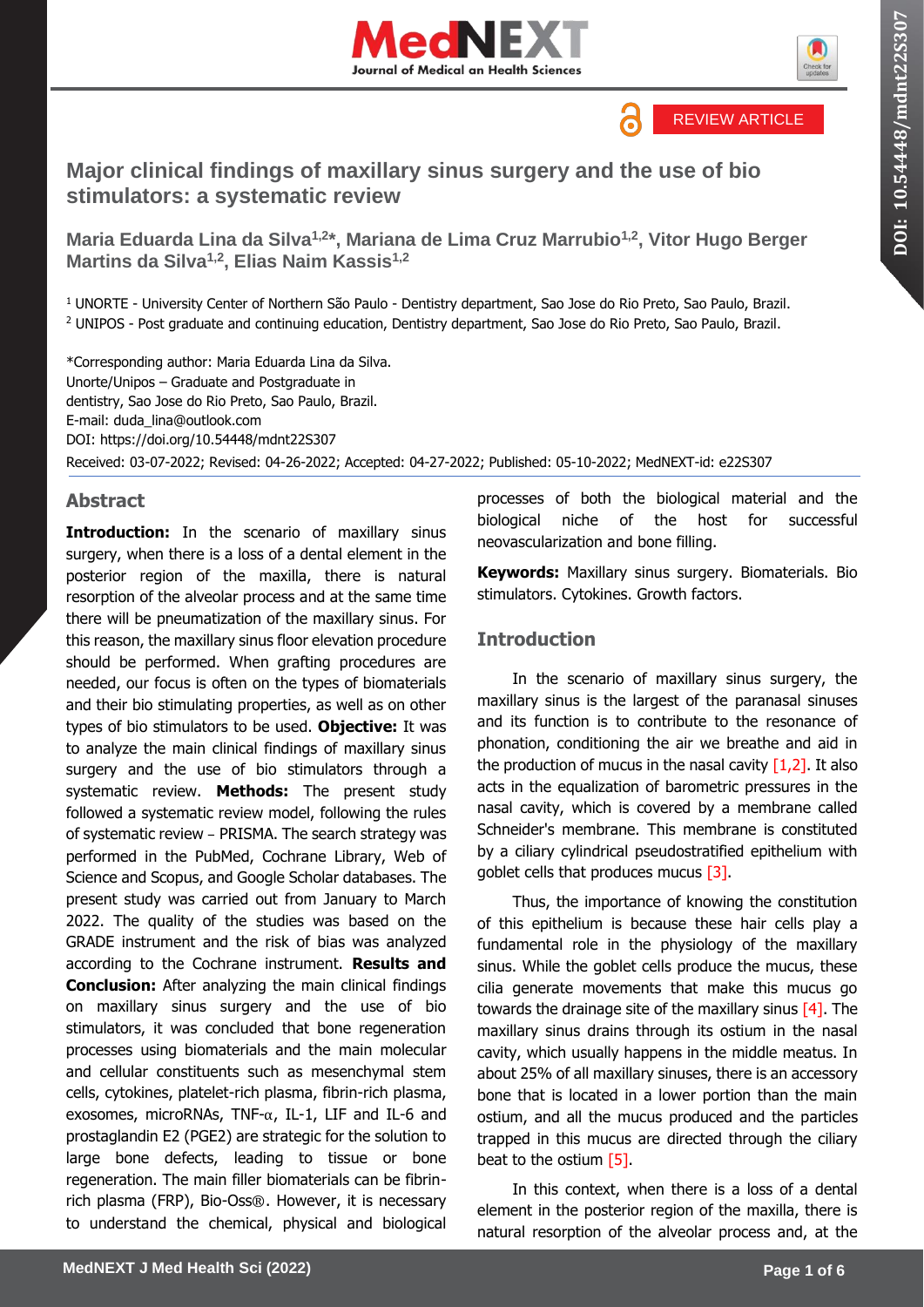

same time, pneumatization of the maxillary sinus will occur  $\lceil 6 \rceil$ . For this reason, the maxillary sinus floor elevation procedure should be performed, or short implants when possible. When graft procedures are needed, our focus is often on the types of biomaterials and their bio stimulating properties, as well as on other types of bio stimulators to be used [6].

Still, the morphology will have an impact mainly because the defects have different vascularization capacities, different osteogenic cell recruitment capacities, have different natural stabilization capacities of grafts, therefore, the characteristics of the biomaterials and bio stimulators that must be used must be considered, as well as the characteristics of the bed and the bone defect [7].

Also, several surgical techniques can be used to reconstruct the atrophic alveolar ridge, techniques alone or associated with autogenous, allogeneic, xenogeneic, and alloplastic biomaterials. The autogenous bone graft is the only one capable of presenting three important biological properties (osteogenesis, osteoinduction, and osteoconduction) guaranteeing a self-regenerative potential, mainly with the supply on a larger scale of bio stimulators such as mesenchymal stem cells, cytokines, platelet-rich plasma, plasma rich in fibrin, exosomes, and microRNAs [6-9].

Still in this context, platelet concentrates have been proposed as regenerative materials in tissue regeneration procedures. Among the platelet concentrates proposed in the literature, there are PRP and FRP that act as autogenous platelet aggregates with osteoinductive properties. These biomaterials, due to their low morbidity and possible regenerative potential, have been indicated for use in combination with other biomaterials or even alone. Leukocytes and platelets synthesize and release a variety of cytokines and growth factors that act in chemotaxis, angiogenesis, cell differentiation, and inhibition [10-12].

Although the results do not seem to confirm that FRP is better than other biomaterials, it is suggested that its use may result in a decrease in the total healing time, around 104 days, and improve the handling of the graft material. Furthermore, the use of FRP associated with Bio-Oss® seems to illustrate high success rates with minimal costs, which can reduce the amount of bone graft needed to fill the sinus cavity, reducing the costs of the procedure [8].

Therefore, the present study aimed to analyze the main clinical findings on maxillary sinus surgery and the use of bio stimulators through a systematic review.

# **Study Design**

**Methods**

The present study followed a systematic review model, following the rules of systematic review - PRISMA (Transparent reporting of systematic review and meta-analysis, access available in: http://www.prisma-statement.org/).

## **Data Sources**

The search strategy was performed in the PubMed, Cochrane Library, Web of Science and Scopus, and Google Scholar databases. The present study was carried out from January to March 2022.

### **Descriptors (MeSH Terms)**

The main descriptors (MeSH Terms) used were "Maxillary sinus surgery. Biomaterials. Bio stimulators. Cytokines. Growth factors". For greater specification, the description "Biostimulation and Bone Regeneration" for refinement was added during the searches, following the rules of the word PICOS (Patient; Intervention; Control; Outcomes; Study Design).

### **Selection of studies and risk of bias in each study**

Two independent reviewers (1 and 2) performed research and study selection. Data extraction was performed by reviewer 1 and fully reviewed by reviewer 2. A third investigator decided some conflicting points and made the final decision to choose the articles. Only studies reported in English were evaluated. The quality of the studies was based on the GRADE instrument and the risk of bias was analyzed according to the Cochrane instrument.

## **Results and Discussion**

A total of 127 articles were found. Articles that presented low-quality scientific evidence according to GRADE, as well as articles that showed research biases, such as a low number of participants and dubious results were also excluded. A total of 76 articles were fully evaluated and 30 were included in this study (**Figure 1**).

#### **Molecular and Cellular Aspects of Biostimulation**

In the context of bone formation and tissue repair, the coordinated interaction between bone-forming cells and biological signals is highlighted, with the action of osteoblasts and their precursors [13]. Osteoblasts release Bone Morphogenetic Protein that stimulates the production of new bones along with biomaterials and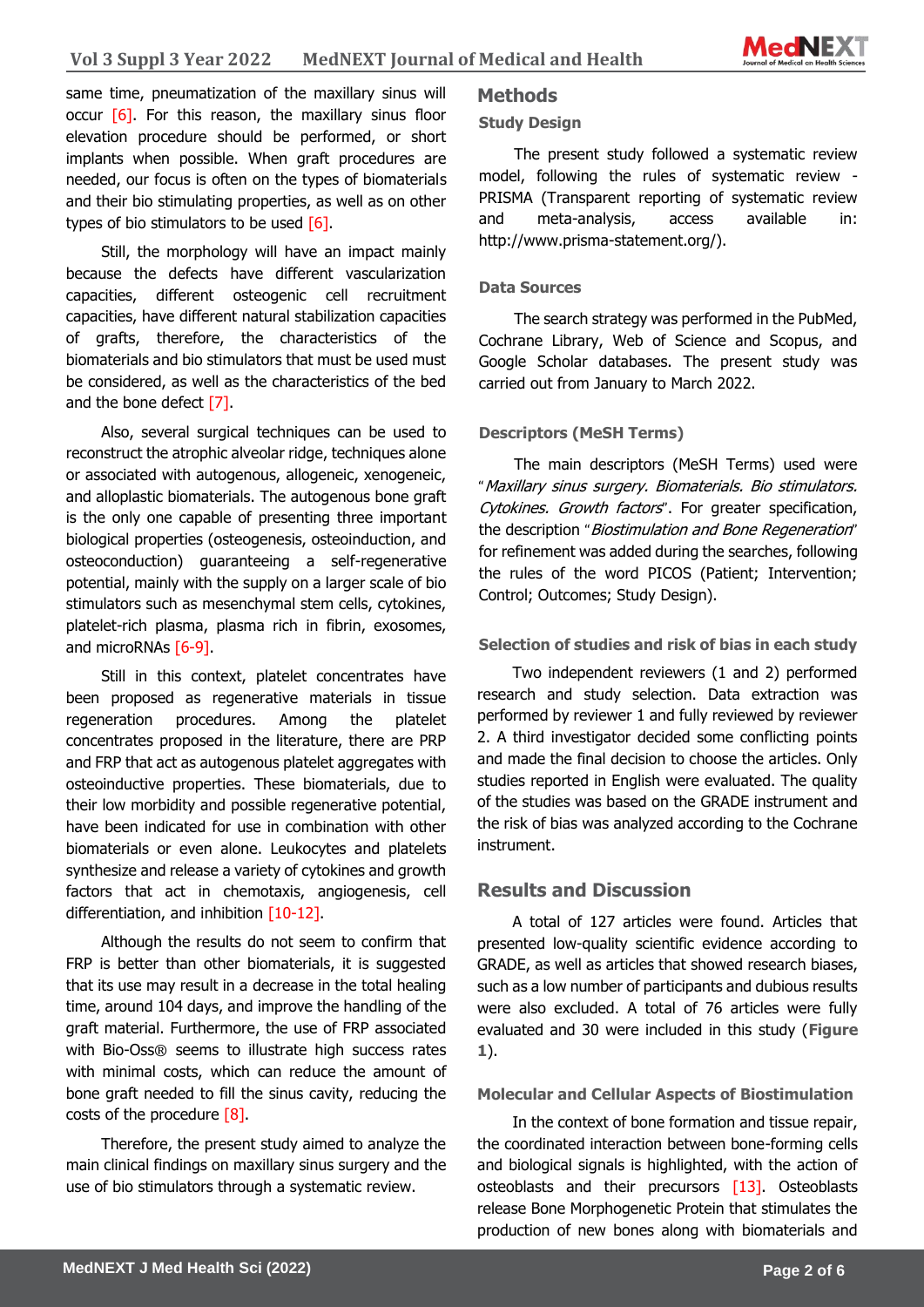

can initiate the release of biological signals that guide the bone formation and remodeling [14].

**Identification Variation Articles on PubMed (n = 122) Other databases (n = 5) • Total = 127 • Findings - removal of duplicates (n = 97) Full Articles analyzed (n = 97) Excluded articles (non-GRADE adherent) (n = 46) Selection Included Studies included in the qualitative analysis (n = 76) Selected articles (n = 97) Excluded articles (Bias Risk) (n = 21) Articles included Systematic Review (n = 30)**

**Figure 1.** Article selection (Systematic Review).

These biological signals attract bone-forming cells to the receptor site. Growth factors and other proteins are some of the biological signals that may be involved in bone neoformation and tissue remodeling. In addition, through chemotaxis, there is a migration of bone-forming cells to the application area, as the stimulation of cell migration occurs in response to chemical stimuli [15].

In this sense, monocytes, macrophages, and endothelial cells contribute to bone remodeling, either through contact with osteogenic cells or through the release of soluble factors such as cytokines and GF [15]. In the skeletal system, TNF-α stimulates bone and cartilage resorption and inhibits collagen and proteoglycan synthesis. IL-1 induces the expression of a wide variety of cytokines. LIF and IL-6 are two such molecules that are known to stimulate the differentiation of mesenchymal progenitor cells in the osteoblastic lineage, they are also potent anti-apoptotic agents for osteoblasts. In bone, the main sources of IL-6 are osteoblasts and not osteoclasts. Prostaglandin E2 (PGE2) is also directly related to the expression of the cytokine IL-6 [16,17].

In the context of maxillary sinus surgery, the lack of bone in the alveolar crests has been a major problem

in functional aesthetic recovery in patients who have suffered dentoalveolar trauma, traumatic tooth extractions, congenital tooth absence, maxillary and mandibular pathologies, in addition to infections due to emotional and the possibility of deformity and also the economic impact they cause on the National Health System (NHS) [1,2].

Furthermore, bone loss can also occur due to periodontal disease, traumatic surgeries, or even for physiological reasons due to lack of adequate or inadequate prosthetic loading. Trauma to the face region can affect both soft and hard tissues, so these injuries can affect the victim's quality of life and health [6].

Also, maxillofacial trauma can be considered one of the most devastating aggressions encountered in traumatology and oncology due to the emotional consequences and the possibility of deformity and also the economic impact they cause on the Unified Health System (UHS) [7]. The face, more than any other region of the body, is affected by aesthetic changes, as it is always visible and the damage is noticed immediately. For this reason, facial trauma deserves attention in the treatment of multiple trauma due to its high incidence and severity  $[8]$ .

In this context, FRP as an autologous biomaterial was developed in France by Choukroun et al. (1993) [7] for specific use in oral and maxillofacial surgery. This biomaterial presents the majority of leukocytes, platelets, and growth factors, forming a fibrin matrix with a three-dimensional architecture. It is the second generation of platelet concentrate with a high potential for injury repair.

In addition, obtaining FRP follows an easy and simple protocol. A blood sample is obtained without anticoagulant in 10.0 mL tubes that are immediately centrifuged at 3000 rpm (approximately 400.0 g) for 10.0 minutes  $\sqrt{8}$ . After the start of centrifugation in the absence of anticoagulant, the activation of most of the collected blood platelets begins, from the contact with the tube walls and the release of the coagulation cascades. As a final product of this process, we have fibrinogen, which is a soluble protein, transformed into insoluble fibrin by thrombin. Fibrin gel constitutes the first healing matrix of injured sites. Fibrinogen is concentrated at the top of the tube before circulating thrombin converts it to fibrin. A fibrin clot is then obtained in the middle of the tube, between the red blood cells at the bottom and the acellular plasma at the top [9,10].

FRP has the characteristic of polymerizing naturally and slowly during centrifugation. The fibrin network thus formed presents, in particular, a homogeneous three-dimensional organization, more coherent than the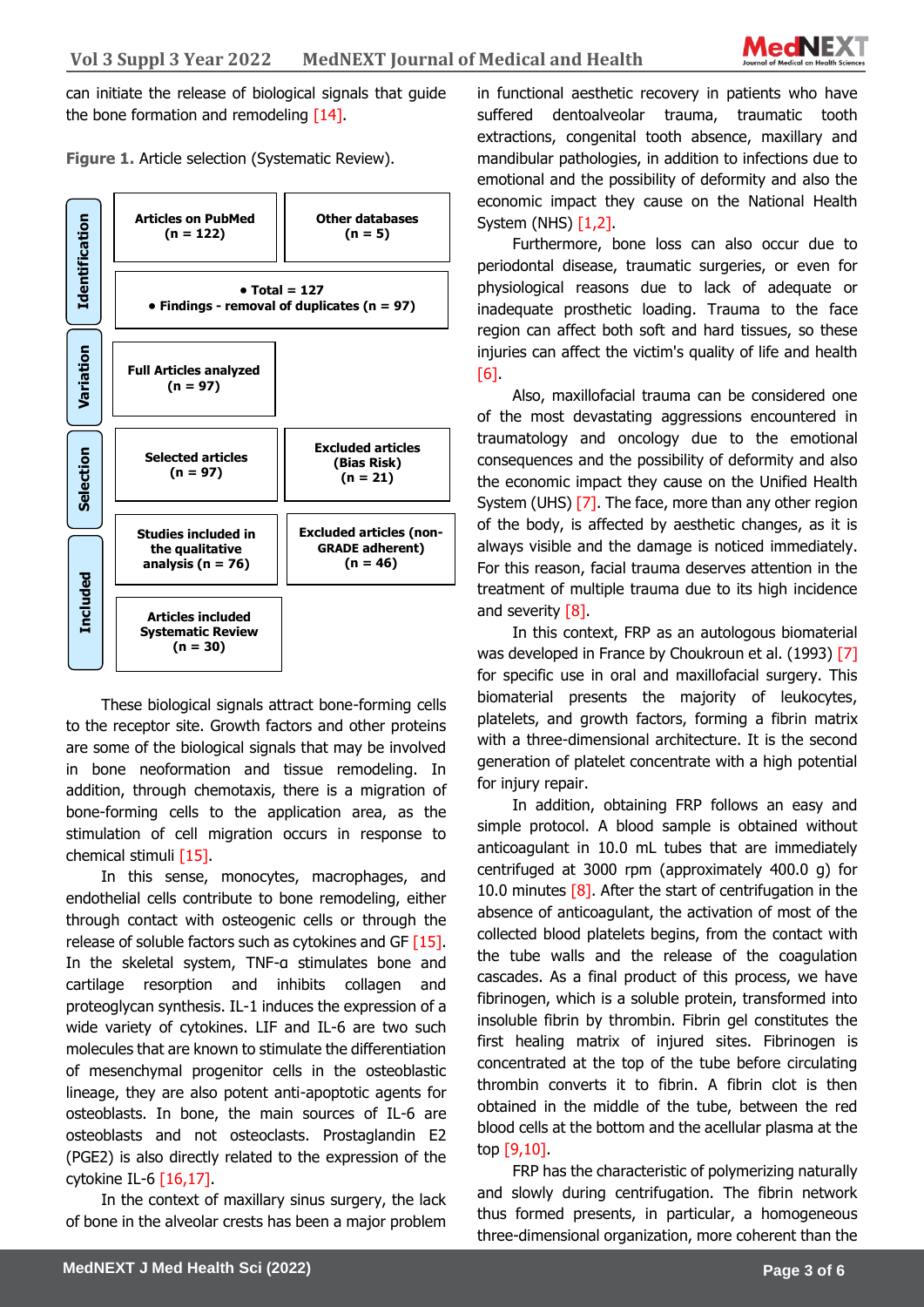

natural fibrin clots [11-13]. In this context, with progressive polymerization, the incorporation of circulating cytokines increases in the fibrin network, implying a longer life for these cytokines, as they will be released and used only in the remodeling of the initial scar matrix, which is long-term [15]. Cytokines are thus kept available in situ for a convenient period when cells initiate matrix remodeling [16].

Furthermore, FRP is based on protecting growth factors from proteolysis that can maintain their activity for a longer period and stimulate bone regeneration more efficiently [17-22]. The most critical phase of the sinus membrane elevation procedure after osteotomy of the lateral wall of the maxillary sinus is its detachment [23]. At this stage, Schneider's membrane ruptures can occur, around 15.0% of the cases, which, depending on the size of the perforation, can make the graft unfeasible, mainly due to the containment nature of the graft material that the membrane exerts. The most frequent causes of these perforations are inadequate osteotomies, incomplete membrane detachments with a lack of bone support for lifting curettes, exerting excessive pressure on the membrane, and the presence of septa [24-27].

If sinus membrane perforations are present, this should be quantified  $[28]$  as small perforations do not require treatment as membrane folds obliterate the perforation. In the case of ruptures larger than 5.0 mm, the use of collagen membranes is indicated [29]. Another study indicated the use of fibrin membranes obtained from FRP to seal the perforations. In the presence of perforations larger than 10.0 mm, the surgery should be aborted and reentry performed after 60 to 90 days [30].

The development of optimized implant surfaces is the subject of great research with the objective of accelerating the osseointegration process, leading to a reduction in the waiting time before loading, in addition to making the immediate loading of the implant safer [28]. It was documented for the first time that the combination of biomaterial and FRP significantly improved bone regeneration in the peri-implant zone. Implant placement with the simultaneous use of PRP creates a good relationship between hard and soft tissue, in addition to the advantage of the psychological relationship with the patient [4].

Besides, cell migration and proliferation on the surface of implants are essential to initiate the process of tissue regeneration, while modifications on the surface of implants incorporating growth and differentiation mediators can enhance tissue regeneration for the implant [5-8].

Therefore, although the results do not seem to confirm that FRP is better than other biomaterials, it is

suggested that its use may result in a decrease in the total healing time, around 104 days, and improve the handling of the graft material. In addition, the use of FRP associated with Bio-Oss® seems to illustrate high success rates with minimal costs and may reduce the amount of bone graft needed to fill the sinus cavity, reducing procedure costs [28].

Thus, FRP as an autologous biomaterial for use in oral and maxillofacial surgery presents the majority of leukocytes, platelets, and growth factors, forming a fibrin matrix, with three-dimensional architecture. The Bio-Oss® (Geistlich) biomaterial, as it is biodegradable, biocompatible, non-toxic, and has low immunogenicity and bio stimulators, can act in the regeneration of bone tissue, as it establishes with the adenomatous mesenchymal stem cells the appropriate biological niche for bone growth and, thus allowing the most effective dental implant possible [25].

## **Conclusion**

After analyzing the main clinical findings on maxillary sinus surgery and the use of bio stimulators, it was concluded that bone regeneration processes with the use of biomaterials and the main molecular and cellular constituents such as mesenchymal stem cells, cytokines, plasma rich in platelets, fibrin-rich plasma, exosomes, microRNAs, TNF- $\alpha$ , IL-1, LIF and IL-6 and prostaglandin E2 (PGE2) are strategic for the solution to large bone defects, leading to tissue or bone regeneration. The main filler biomaterials can be fibrinrich plasma, Bio-Oss®. However, it is necessary to understand the chemical, physical and biological processes of both the biological material and the biological niche of the host for successful neovascularization and bone filling.

**Acknowledgement** Not applicable.

**Funding** Not applicable.

**Ethics approval**  Not applicable.

**Informed consent** Not applicable.

**Data sharing statement** No additional data are available.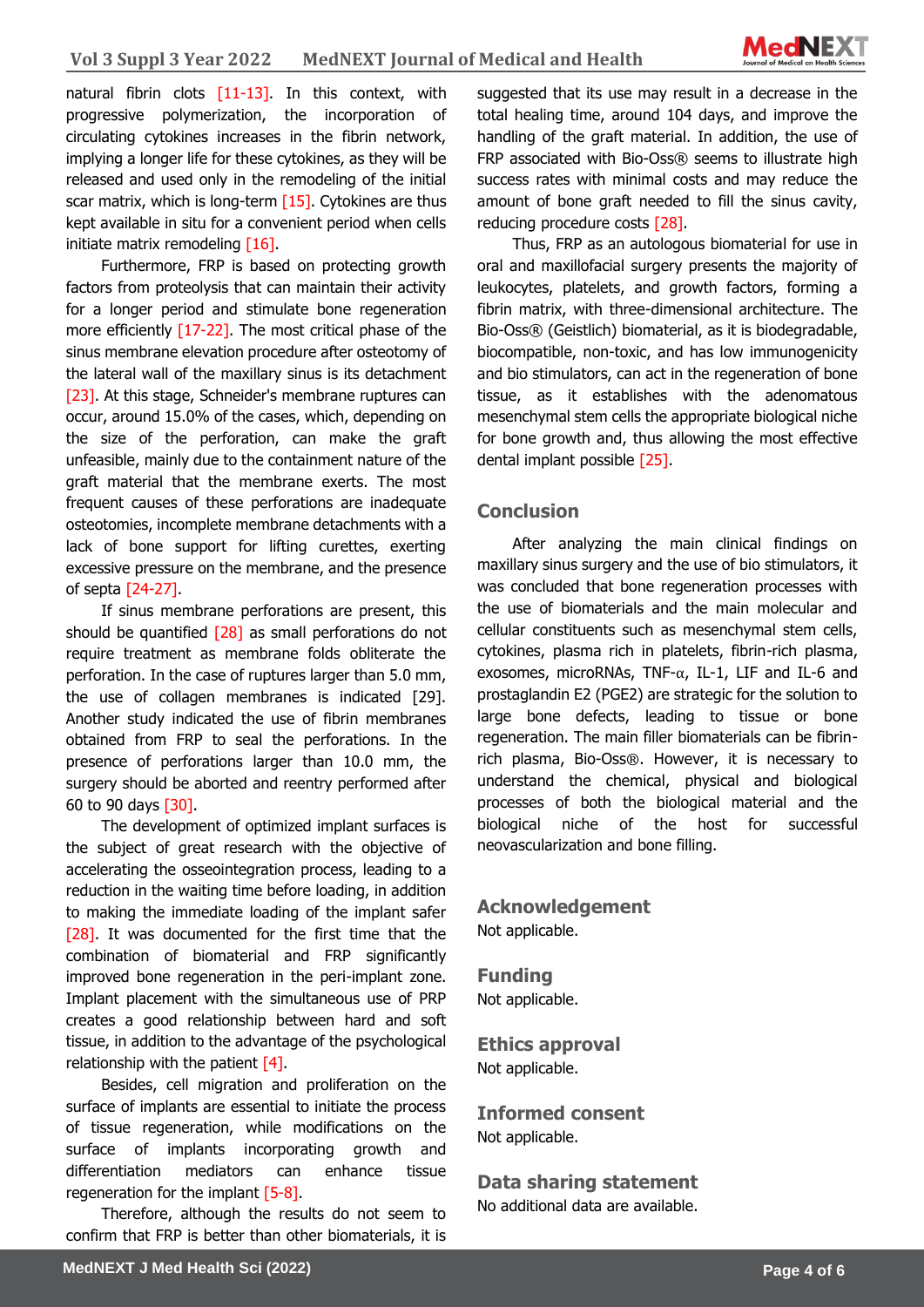

## **Conflict of interest**

The authors declare no conflict of interest.

# **Similarity check**

It was applied by Ithenticate@.

# **About the License**

© The authors (s) 2022. The text of this article is open access and licensed under a Creative Commons Attribution 4.0 International License.

# **References**

- **1.** Bhalla N, Dym H. Update on Maxillary Sinus Augmentation. Dent Clin North Am. 2021 Jan;65(1):197-210. doi: 10.1016/j.cden.2020.09.013. Epub 2020 Nov 2. PMID: 33213709.
- **2.** Lenkeit CP, Lofgren DH, Shermetaro C. Maxillary Sinus Fracture. 2021 Dec 15. In: StatPearls [Internet]. Treasure Island (FL): StatPearls Publishing; 2022 Jan–. PMID: 32491387.
- **3.** Furtado DM, Martins-Júnior PA, Alves TK, Santos RM, Coutinho DC, Neto IS, Vidigal BC, de Oliveira GA, Alves E Silva MR, Manzi FR. Prevalence and characterization of maxillary sinus septa in a brazilian population. J Clin Exp Dent. 2021 Jul 1;13(7):e642-e647. doi: 10.4317/jced.56467. PMID: 34306526; PMCID: PMC8291165.
- **4.** Abdel-Kader MA, Abdelazeem AF, Ahmed NEB, Khalil YM, Mostafa MI. Oral rehabilitation of a case with regional odontodysplasia using a regenerative approach-A case report and a review of literature. Spec Care Dentist. 2019, May;39(3):330-339. doi: 10.1111/scd.12378.
- **5.** Arab H, Shiezadeh F, Moeintaghavi A, Anbiaei N, Mohamadi S. Comparison of Two Regenerative Surgical Treatments for Peri-Implantitis Defect using Natix Alone or in Combination with Bio-Oss and Collagen Membrane. J Long Term Eff Med Implants. 2016;26(3):199-204. doi: 10.1615/JLongTermEffMedImplants.201601639 6.
- **6.** Chiapasco M, Casentini P, Zaniboni M. Bone augmentation procedures in implant dentistry. Int J Oral Maxillofac Implants. 2009; 24 Suppl: 237-59.
- **7.** Choukroun J, Diss A., Simonpieri A, Girard M.O. Schhoffler C., Dohan S.L., et al.Platelet-richfibrin (FRP): a second generation platelet concentrate. Part IV: clinical effects on tissue healing. Oral Surg. Oral Med. Oral Pathol. Oral Radiol. Endod 2006: 101 (3): e 56 – 60.
- **8.** Diana C, Mohanty S, Chaudhary Z, Kumari S,

Dabas J, Bodh R. Does platelet-rich fibrin have a role in osseointegration of immediate implants? A randomized, single-blind, controlled clinical trial. Int J Oral Maxillofac Surg. 2018 Sep;47(9):1178-1188. doi:

10.1016/j.ijom.2018.01.001. Epub 2018 May 7.

- **9.** Dohan DM, Choukroun J, Diss A, Dohan SL, Dohan AJJ, Mouhyi J, et al. Platelet-rich-fibrin (FRP); A second generation concentrate. Part I: Tecnological concepts and evolution. Oral Sugery, Oral Medicine, Oral Pathology, Oral Radiology and Endodontology. 2006; 101 (3): e 37- e 44.
- **10.** Jeong SM, Lee CU, Son JS, Oh JH, Fang Y, Choi BH. Simultaneous sinus lift and implantation using platelet-rich-fibrin as sole grafting material. J. Craniomaxillofac Surgery. 2014; 42  $(6)$ : 990 – 4.
- 11. Li P, Zhu H, Huang D. Autogenous DDM versus Bio-Oss granules in GBR for immediate implantation in periodontal postextraction sites: A prospective clinical study. Clin Implant Dent Relat Res. 2018 Dec;20(6):923-928. doi: 10.1111/cid.12667. Epub 2018 Sep 19.
- **12.** Momen-Heravi F, Peters SM, Garfinkle L, Kang P. Acellular Dermal Matrix as a Barrier for Guided Bone Regeneration of Dehiscence Defects Around Dental Implants: A Clinical and Histological Report. Implant Dent. 2018 Aug;27(4):521-524 [doi: 10.1097/ID.0000000000000796].
- **13.** Costa JBZ, Silva F, Dultra CA, Souza LF, Santos MCNE. Uso de membranas biológicas para regeneração óssea guiada em implantodontia – uma revisão de literatura - Revista Bahiana de Odontologia. 2016 Mar;7(1):14-21.
- **14.** Saghiri MA, Asatourian A, Garcia-Godoy F, Sheibani N. The role of angiogenesis in implant dentistry part II: The effect of bone-grafting and barrier membrane materials on angiogenesis. Med Oral Patol Oral Cir Bucal (2016), [doi:10.4317/medoral.21200].
- **15.** Mesimäki K, Lindroos B, Törnwall J, Mauno J, Lindqvist C, Kontio R, Miettinen S, Suuronen R: Novel maxillary reconstruction with ectopic bone formation by GMP adipose stem cells. Int J Oral Maxillofac Surg 2009, 38:201-209.
- **16.** Zotarelli Filho IJ, Frascino LF, Greco OT, Araujo JDD, Bilaqui A, Kassis EN, Ardito RV and Bonilla-Rodriguez GO. Chitosan-collagen scaffolds can regulate the biological activities of adipose mesenchymal stem cells for tissue engineering. J Regen Med Tissue Eng. 2013; 2:12. http://dx.doi.org/10.7243/2050-1218-2-12.